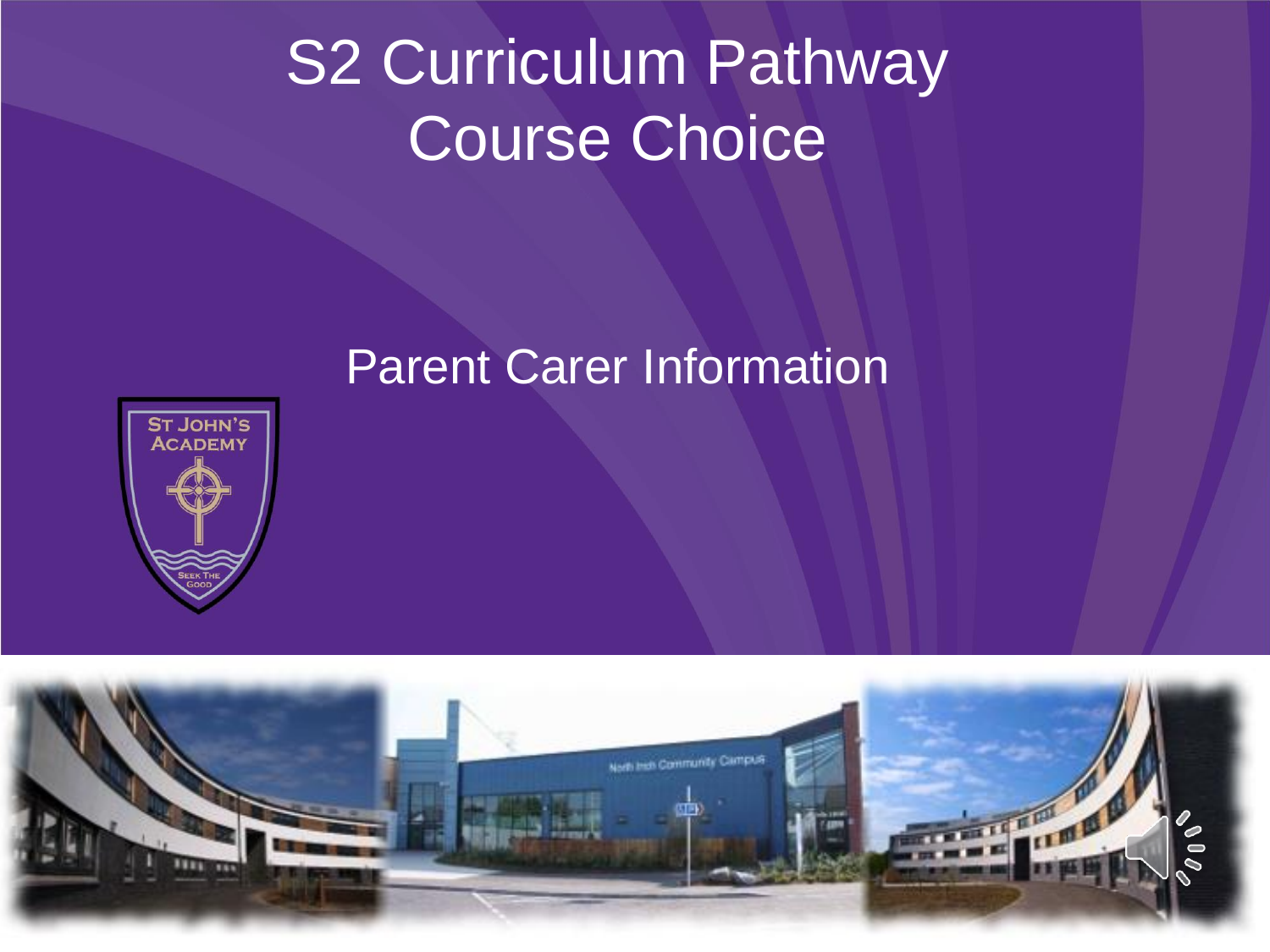## S2 Curriculum Pathway Course Choice Aims

- Curriculum Pathway Introduction
- **Stages of Education/Progression**
- Curriculum for Excellence background
- Support available to pupils as they make choices
- Course Choice process for current S2 pupils



**Achievement Respect Fairness Love**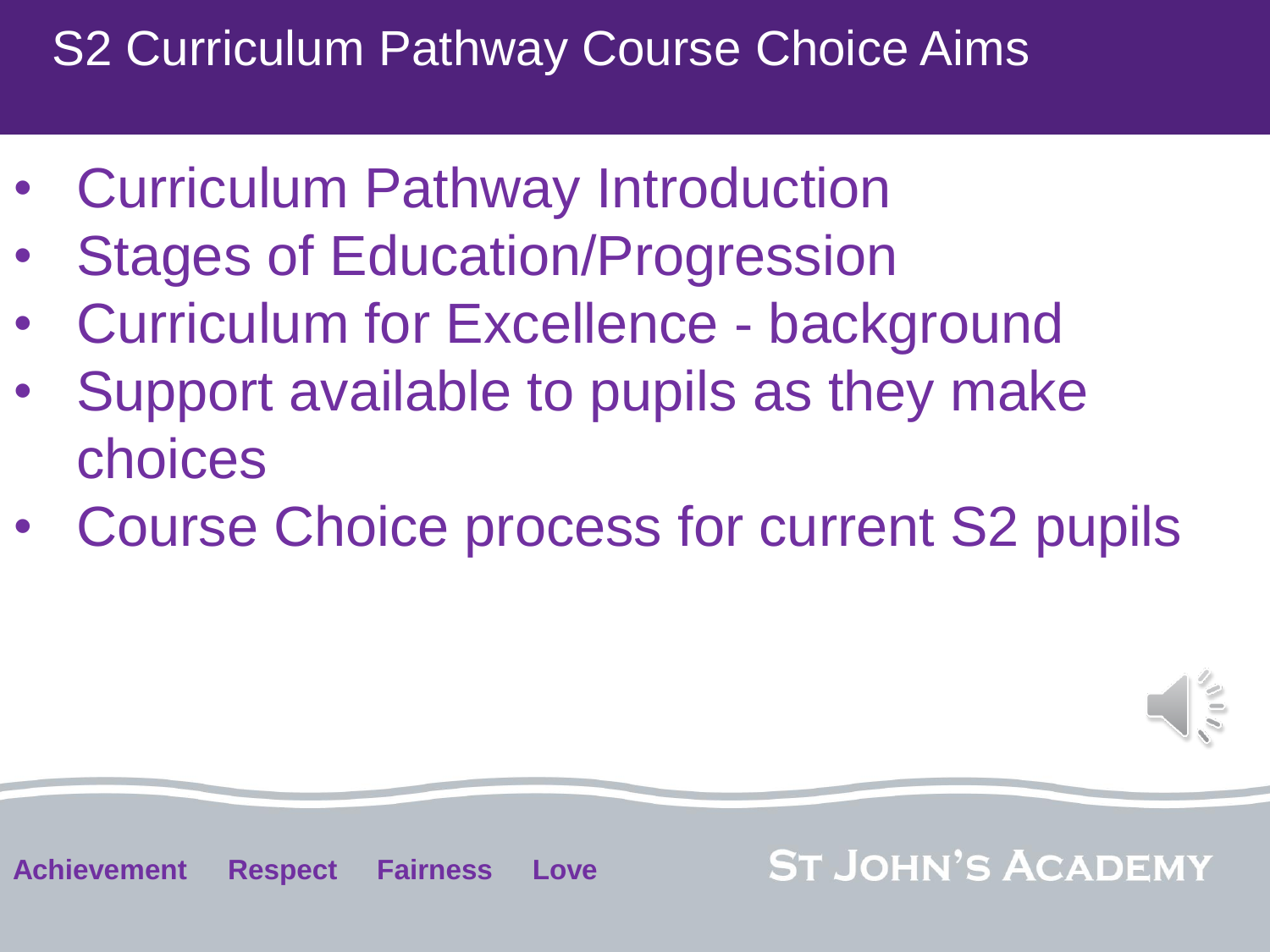## S2 Curriculum Pathway Course Choice Aims



- All transition points in education are important – going to primary, joining secondary, making choices about pathways to follow in curriculum areas.
- All of the transition points in St John's Academy have led your child to this point – Making decisions to help prepare for a future when they are ready to leave us at St John's Academy.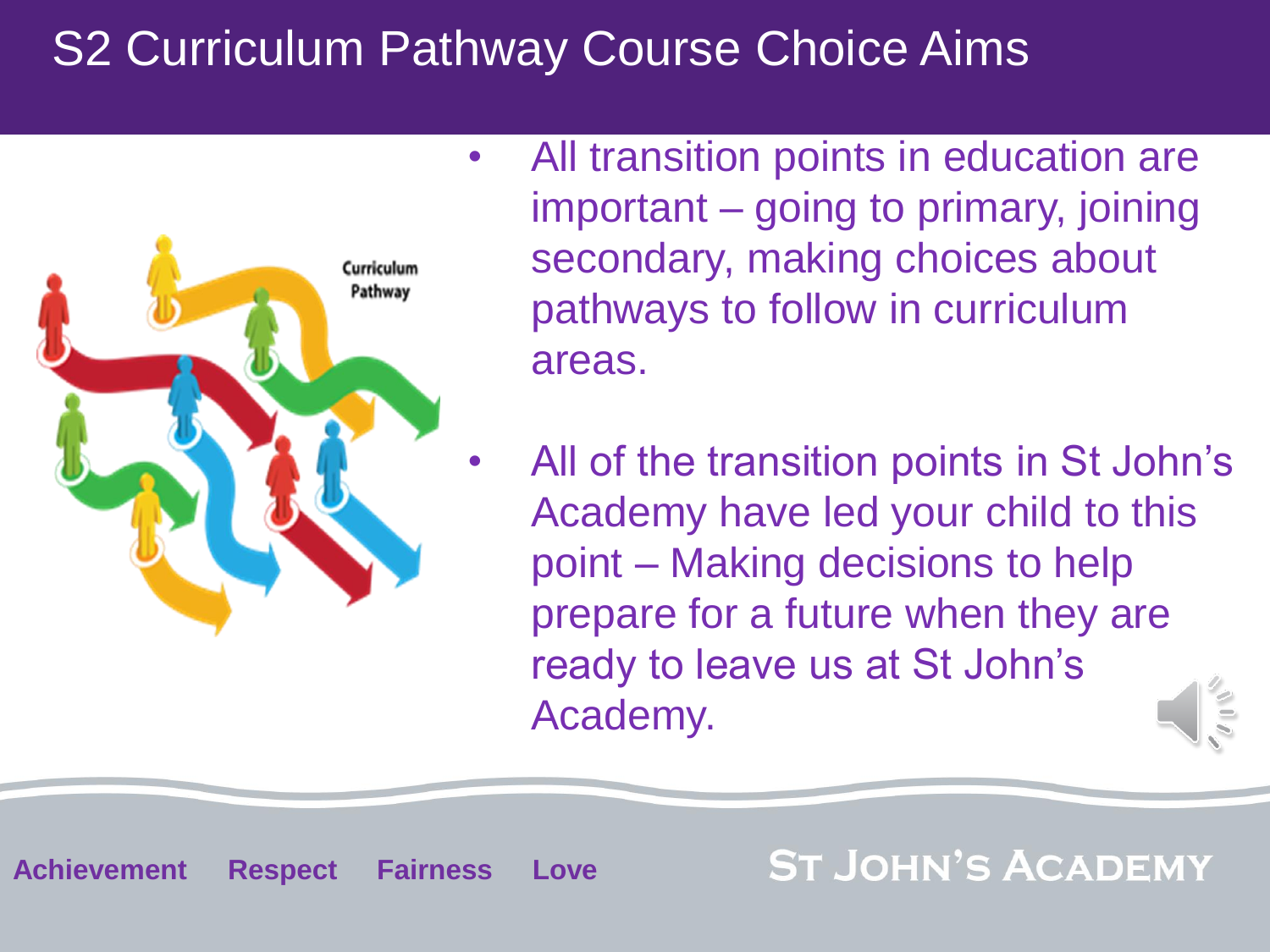# Curriculum Pathway

- A Curriculum Pathway is the journey through school that a pupil may take to achieve and attain the best outcome possible for themselves and their future.
- Many pupils will progress through different courses at their pace and at a level appropriate to them.
- Our aim is to help all our pupils feel safe, happy and able 'to seek the good' through their achievements, and we will provide support throughout their journey.



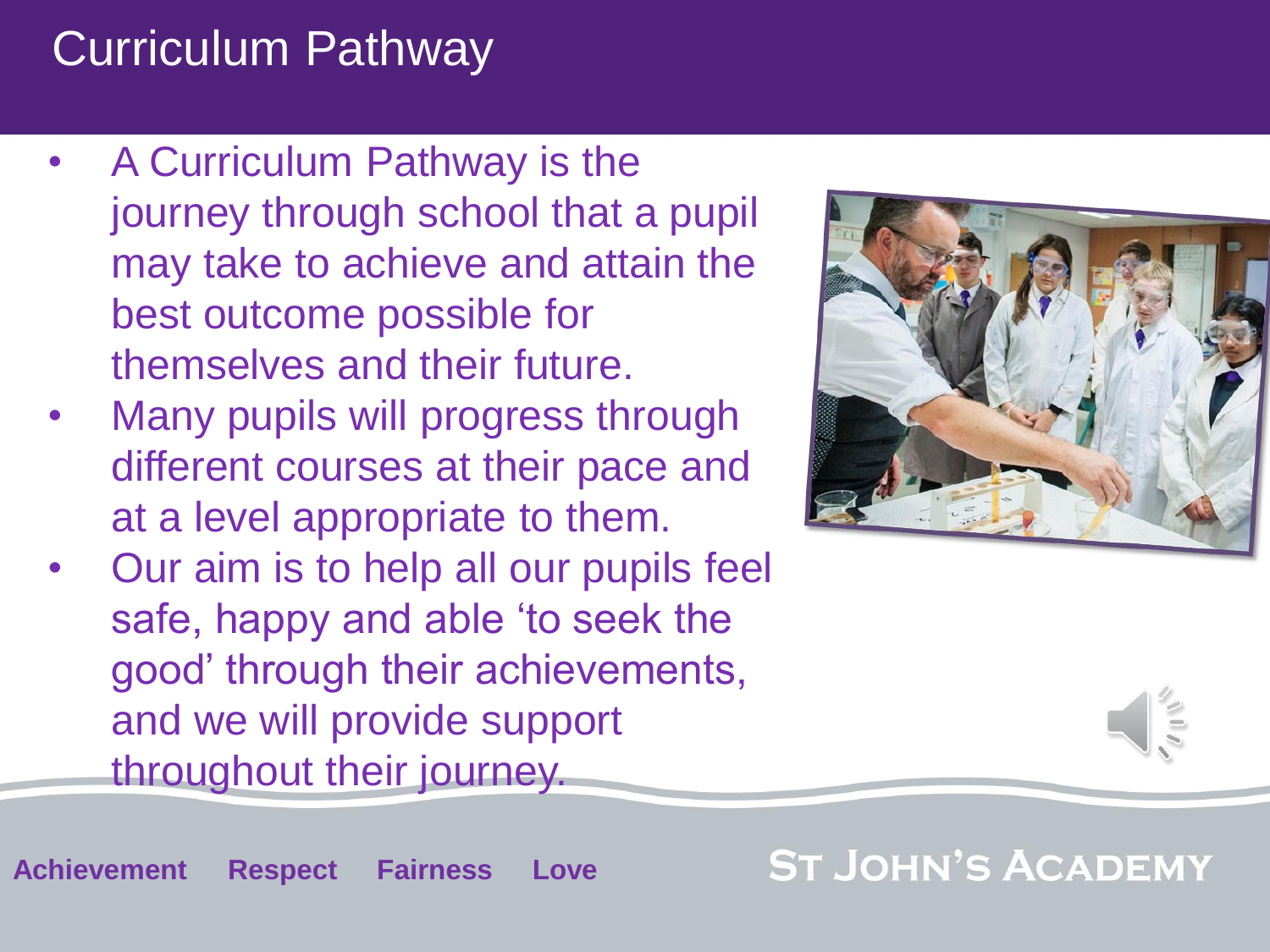## St John's Curriculum Plan

| $\mathbf{r}$<br>יי |  |
|--------------------|--|

|                                                                                                                                                                                                                                                                                                                                                                                                                                                                                                                                                                                                                                                                                                                                                                                                                                                                                                                                                                                                                                                                                                                                                               |                                     | $1-1$                  | 2   3   4   5   6   7   8   9   10   11   12   13   14   15   16   17   18   19   20   21   22   23   24   25   26   27   28   29   30   TG   TG   HWB HWB HWB                                                                                                                                                                                                                                                                                                                                                                                                                                                                                                                                                                                                                                                                                                                                                                                                                                                                                                    |                                                                                                                                                                                                                                                                                                                                                                                                                                                                                                                                                                                                                                                                                                                                |                                                                                                                                          |                                                                                             |                                                                                                                     |                                                                 |                                                                                 |                                                                                                              |                                                                                                                     |                                                                            |                                                                                                 |                                                                                                |
|---------------------------------------------------------------------------------------------------------------------------------------------------------------------------------------------------------------------------------------------------------------------------------------------------------------------------------------------------------------------------------------------------------------------------------------------------------------------------------------------------------------------------------------------------------------------------------------------------------------------------------------------------------------------------------------------------------------------------------------------------------------------------------------------------------------------------------------------------------------------------------------------------------------------------------------------------------------------------------------------------------------------------------------------------------------------------------------------------------------------------------------------------------------|-------------------------------------|------------------------|-------------------------------------------------------------------------------------------------------------------------------------------------------------------------------------------------------------------------------------------------------------------------------------------------------------------------------------------------------------------------------------------------------------------------------------------------------------------------------------------------------------------------------------------------------------------------------------------------------------------------------------------------------------------------------------------------------------------------------------------------------------------------------------------------------------------------------------------------------------------------------------------------------------------------------------------------------------------------------------------------------------------------------------------------------------------|--------------------------------------------------------------------------------------------------------------------------------------------------------------------------------------------------------------------------------------------------------------------------------------------------------------------------------------------------------------------------------------------------------------------------------------------------------------------------------------------------------------------------------------------------------------------------------------------------------------------------------------------------------------------------------------------------------------------------------|------------------------------------------------------------------------------------------------------------------------------------------|---------------------------------------------------------------------------------------------|---------------------------------------------------------------------------------------------------------------------|-----------------------------------------------------------------|---------------------------------------------------------------------------------|--------------------------------------------------------------------------------------------------------------|---------------------------------------------------------------------------------------------------------------------|----------------------------------------------------------------------------|-------------------------------------------------------------------------------------------------|------------------------------------------------------------------------------------------------|
|                                                                                                                                                                                                                                                                                                                                                                                                                                                                                                                                                                                                                                                                                                                                                                                                                                                                                                                                                                                                                                                                                                                                                               | Primary                             |                        | 0.7FTE input from secondary staff across the primary school, particularly PE, DET and Modern Languages. P7 PE (0.4FTE) in Our Lady's served from the secondary department. Extensive transition arrangements in place - bespok<br>St John's Academy P7s, for cluster P7s and for non-cluster P7s. Cluster programme includes common residential in P7 and a residential follow-up in S1 for all pupils.                                                                                                                                                                                                                                                                                                                                                                                                                                                                                                                                                                                                                                                           |                                                                                                                                                                                                                                                                                                                                                                                                                                                                                                                                                                                                                                                                                                                                |                                                                                                                                          |                                                                                             |                                                                                                                     |                                                                 |                                                                                 |                                                                                                              |                                                                                                                     |                                                                            |                                                                                                 |                                                                                                |
|                                                                                                                                                                                                                                                                                                                                                                                                                                                                                                                                                                                                                                                                                                                                                                                                                                                                                                                                                                                                                                                                                                                                                               | $_{\text{level}}$<br>S1 (third      | English & Literacy (4) | Mathematics & Numeracy   Modern Languages<br>(4)                                                                                                                                                                                                                                                                                                                                                                                                                                                                                                                                                                                                                                                                                                                                                                                                                                                                                                                                                                                                                  | (3) through French                                                                                                                                                                                                                                                                                                                                                                                                                                                                                                                                                                                                                                                                                                             | Social Subjects (3)<br>History, Geography,<br>Modern Studies IDL<br>approach by<br>assigned teacher                                      | Science (3):<br>Biology, Chemistry,<br>Physics taught on<br>rotation by<br>assigned teacher |                                                                                                                     | Technologies (4) through :<br>DET (2) and ICT (2)               | Expressive Arts (4) through<br>Art and Design (1); Drama<br>$(1)$ ; Music $(2)$ |                                                                                                              | Health & Wellbeing<br>(3) through PE (2)<br>and Home<br>Economics (1)                                               | Religious<br>Education<br>(2)                                              | $2*30$<br>minutes in<br>vertical<br>groups<br>arranged by<br>House.                             | $3\times 30$ minutes in<br>Year groups to<br>deliver PSE<br>programme and<br>Personal Support. |
| Broad General Education (BGE)                                                                                                                                                                                                                                                                                                                                                                                                                                                                                                                                                                                                                                                                                                                                                                                                                                                                                                                                                                                                                                                                                                                                 | level)<br>(mainly third<br>ဂ္တ      | English & Literacy (4) | Mathematics & Numeracy<br>(4)                                                                                                                                                                                                                                                                                                                                                                                                                                                                                                                                                                                                                                                                                                                                                                                                                                                                                                                                                                                                                                     | Modern Languages<br>(3) through French<br>(2) and Spanish (1)                                                                                                                                                                                                                                                                                                                                                                                                                                                                                                                                                                                                                                                                  | Social Subjects (4):<br>History, Geography,<br>Modern Studies IDL<br>approach by assigned<br>teacher (3), plus Business<br>Awareness (1) |                                                                                             | Science (4): Biology,<br>Chemistry, Physios taught<br>on rotation by assigned<br>teacher                            | Technologie<br>s (2) through<br><b>Computing</b><br>Studies (1) | Expressive Arts (3)<br>through Art and<br>DET (1) and Design (2); Music (1)     |                                                                                                              | Health & Wellbeing (4)<br>through PE (2) and Home.<br>Economics (2)                                                 | Religious<br>Education<br>(2)                                              | $2 \times 30$<br>minutes in<br>vertical<br>groups<br>arranged by<br>House.                      | $3\times 30$ minutes in<br>Year groups to<br>deliver PSE<br>programme and<br>Personal Support. |
|                                                                                                                                                                                                                                                                                                                                                                                                                                                                                                                                                                                                                                                                                                                                                                                                                                                                                                                                                                                                                                                                                                                                                               | $[$ e $\vee$ e<br>S3 (mainly fourth | English & Literacy (4) | Mathematics & Numeracy Hithertown RI Spec<br>(4)                                                                                                                                                                                                                                                                                                                                                                                                                                                                                                                                                                                                                                                                                                                                                                                                                                                                                                                                                                                                                  | 8 x 2 periods. Choose 1 subject from each curricular area, plus 2 to increase depth, personalisation and choice:<br>Modern Languages – French, Spanish, Literacy/Numeracy (for selected individuals).<br>Social Subjects - Business Management, Geography, History, Modern Studies, RMPS.<br>Science - Biology, Chemistry, Physics and General Science.<br>[echnologies - Admin & IT, Computing, Design & Manufacturing, Engineering Science, Graph Comm, Music Tec<br>Expressive Arts - Art & Design, Dance, Drama, Music Performing.<br>Health & Wellbeing - Health & Food Tech, Sport & Recreation, PE.<br>Additional skills for work courses - Early Education & Childcare, Hairdressing, Hospitality, Metalwork, Woodwork | S <sub>c</sub> ionce(2)                                                                                                                  | Tochnologier (2) Expressive Arts (2)                                                        |                                                                                                                     | z                                                               | Choice (2)<br>Choice (2)                                                        | Wider<br>Achievemen<br>t through a<br>selection of<br>skills based<br>courses<br>leading to<br>certification | Health &<br>/ellbeing (2)<br>through<br>Core PE                                                                     | Religious<br>Education<br>(2)                                              | $2 \times 30$<br>minutes in<br>vertical<br>groups<br>arranged by<br>House.                      | $3\times 30$ minutes in<br>Year groups to<br>deliver PSE<br>programme and<br>Personal Support. |
|                                                                                                                                                                                                                                                                                                                                                                                                                                                                                                                                                                                                                                                                                                                                                                                                                                                                                                                                                                                                                                                                                                                                                               |                                     |                        |                                                                                                                                                                                                                                                                                                                                                                                                                                                                                                                                                                                                                                                                                                                                                                                                                                                                                                                                                                                                                                                                   |                                                                                                                                                                                                                                                                                                                                                                                                                                                                                                                                                                                                                                                                                                                                |                                                                                                                                          |                                                                                             |                                                                                                                     |                                                                 |                                                                                 |                                                                                                              |                                                                                                                     |                                                                            |                                                                                                 |                                                                                                |
|                                                                                                                                                                                                                                                                                                                                                                                                                                                                                                                                                                                                                                                                                                                                                                                                                                                                                                                                                                                                                                                                                                                                                               | N4/5)<br>\$4 (mainly                | English & Literacy (4) | Subject choice 3(4)<br>Subject choice 1(4)<br>Subject choice 2 (4)<br>Subject choice 4 (4)<br>Mathematics & Numeracy<br>Health and Wellbeing<br>Choose 4 subjects in addition to English and Maths. An optional 7th SQA qualification can be studied by opting<br>(4)<br>through Core PE (2) and a<br>for NQ PE from the HWB column. Pupils intending to leave at the end of S4 have access to more than 1 Skills for<br>choice of NQ PE (2);<br>Work course. Pupils intending to leave at the end of S4 should take a SfW course.<br>REHIS Course; DoE<br>(Silver): Mental Health &<br>Wellbeing                                                                                                                                                                                                                                                                                                                                                                                                                                                                 |                                                                                                                                                                                                                                                                                                                                                                                                                                                                                                                                                                                                                                                                                                                                |                                                                                                                                          |                                                                                             |                                                                                                                     |                                                                 |                                                                                 |                                                                                                              | Religious<br>Education<br>(2)                                                                                       | $2 \times 30$<br>minutes in<br>vertical<br>groups<br>arranged by<br>House. | $3 \times 30$ minutes in<br>Year groups to<br>deliver PSE<br>programme and<br>Personal Support. |                                                                                                |
| Senior Phase (S4-6 timetabled as one)<br>Column A (4 - N4/5, 5 - H) Column B (4 - N4/5, 5 - H) Column C (4 - N4/5, 5 - H) Column D (4 - N4/5, 5 - H) Column E (4 - N4/5, 5 - H) $\mid$ A<br>(mainly N5-H)<br>Choose 5 subjects. Courses are offered at N4 (4), N5 (4), Higher (5), Advanced Higher (4/5). The alignment of columns for S4-6 gives a greater number of opportunities for S5/6<br>pupils studying Nat 4/5 courses as they take these classes with S4 pupils. N4/5 courses are undertaken in 4 periods with the 5th period either allocated for study to a specific<br>subject (Maths and Sciences); for general study or for a wider achievement opportunity. Progression from S4 into S5 given primacy in the timetabling process. N4 and N5<br>oourses receive 4 periods with 5th period in column. Foundation Apprenticeships on offer via Perth College UHI in Column E over S5 and S6. Pupils intending to leave at the end<br>뾾<br>of S5 have access to more than 1 Skills for Work course. S5 leavers who are likely to achieve 1 Higher or no Highers must take a Skills for Work course in S5 if they have not<br>achieved this in S4. |                                     |                        |                                                                                                                                                                                                                                                                                                                                                                                                                                                                                                                                                                                                                                                                                                                                                                                                                                                                                                                                                                                                                                                                   |                                                                                                                                                                                                                                                                                                                                                                                                                                                                                                                                                                                                                                                                                                                                | B C                                                                                                                                      | D E                                                                                         | Health & Wellbeing<br>(3)<br>2 periods of PE<br>along with PGS<br>(Sports)<br>Comprehensive)<br>and 1 period of PSE | Religious<br>Education<br>(2)                                   | $2 \times 30$<br>minutes in<br>vertical<br>groups<br>arranged by<br>House.      | 3 x 30 minutes in<br>Year groups to<br>deliver PSE<br>programme and<br>Personal Support.                     |                                                                                                                     |                                                                            |                                                                                                 |                                                                                                |
|                                                                                                                                                                                                                                                                                                                                                                                                                                                                                                                                                                                                                                                                                                                                                                                                                                                                                                                                                                                                                                                                                                                                                               | N5-AH)<br>(mainly<br>စ္တ            |                        | Column A (4 - N4/5, 5 - H) Column B (4 - N4/5, 5 - H) Column C (4 - N4/5, 5 - H) Column D (4 - N4/5, 5 - H) Column E (4 - N4/5, 5 - H) $\mid$ A<br>Choose 3-5 subjects dependent on demand of courses. Courses are offered at N4 (4), N5 (4), Higher (5), Advanced Higher (4/5). The alignment of columns for S4-6 gives a<br>greater number of opportunities for S5/6 pupils studying Nat 4/5 courses as they take these classes with S4 pupils. N4/5 courses are undertaken in 4 periods with the 5th period<br>either allocated for study to a specific subject (Maths and Sciences); for general study or for a wider achievement opportunity. Perth City Campus courses run in two columns (D<br>+ E) expanding the number of options available for S6 pupils (and some in S5). An additional column (C) is aligned with Perth Grammar School to further increase opportunities.<br>for pupils of both schools. S6 students who are likely to achieve 1Higher or no Highers must take a Skills for Work course in S6 if they have not achieved this in S4/5. |                                                                                                                                                                                                                                                                                                                                                                                                                                                                                                                                                                                                                                                                                                                                |                                                                                                                                          |                                                                                             |                                                                                                                     |                                                                 | <b>B</b>                                                                        | D E                                                                                                          | Health & Wellbeing<br>(3)<br>2 periods of PE<br>along with PGS<br>(Sports)<br>Comprehensive)<br>and 1 period of PSE | Religious<br>Education<br>(2)                                              | $2 \times 30$<br>minutes in<br>vertical<br>groups<br>arranged by<br>House.                      | $3\times 30$ minutes in<br>Year groups to<br>deliver PSE<br>programme and<br>Personal Support. |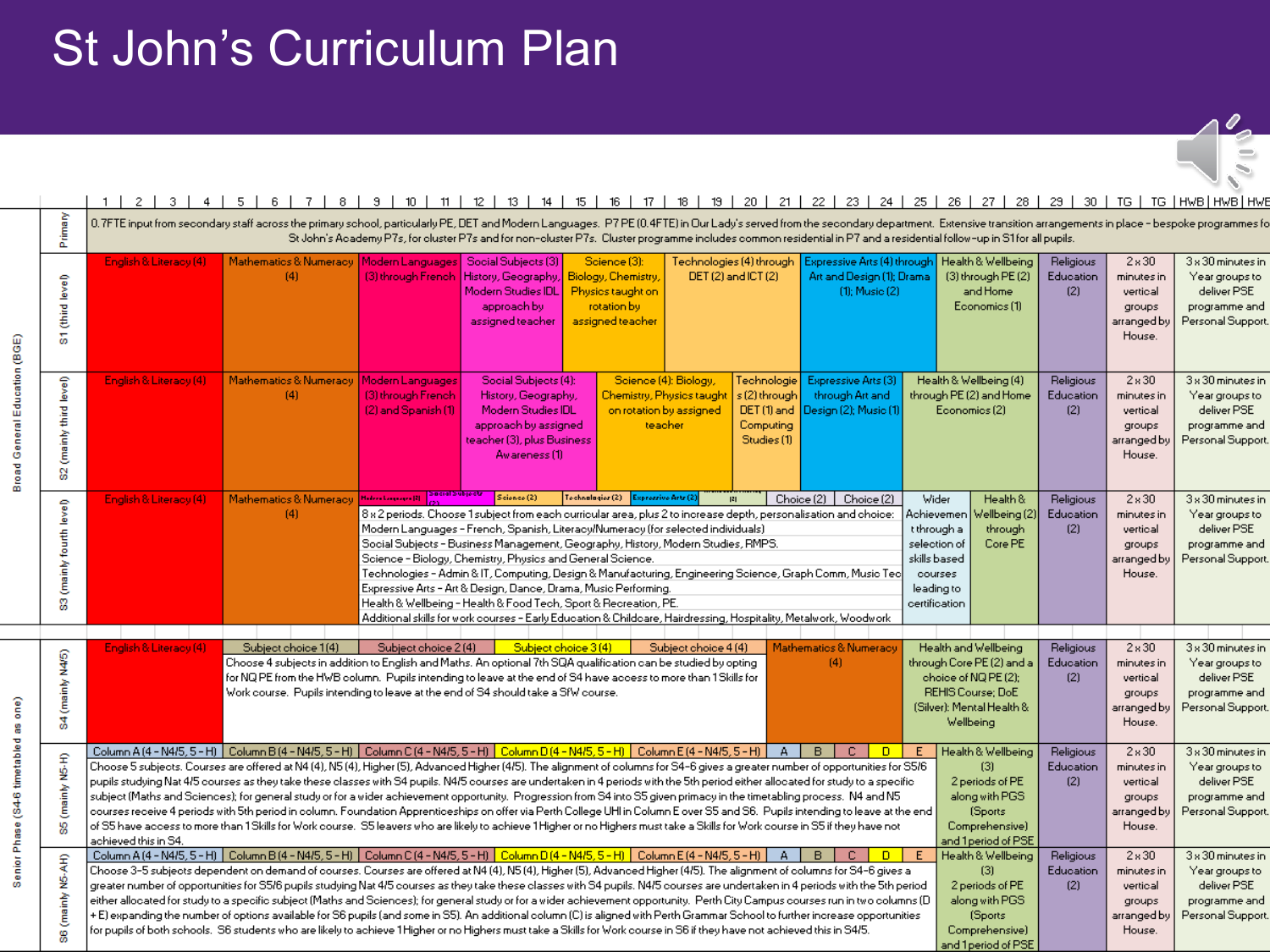## Curriculum for Excellence - Background

Principles for curriculum design:

**Achievement Respect Fairness Love**

- Challenge and enjoyment
- Breadth
- Progression
- Depth
- Personalisation and Choice
- Coherence
- Relevance

curriculum for excellence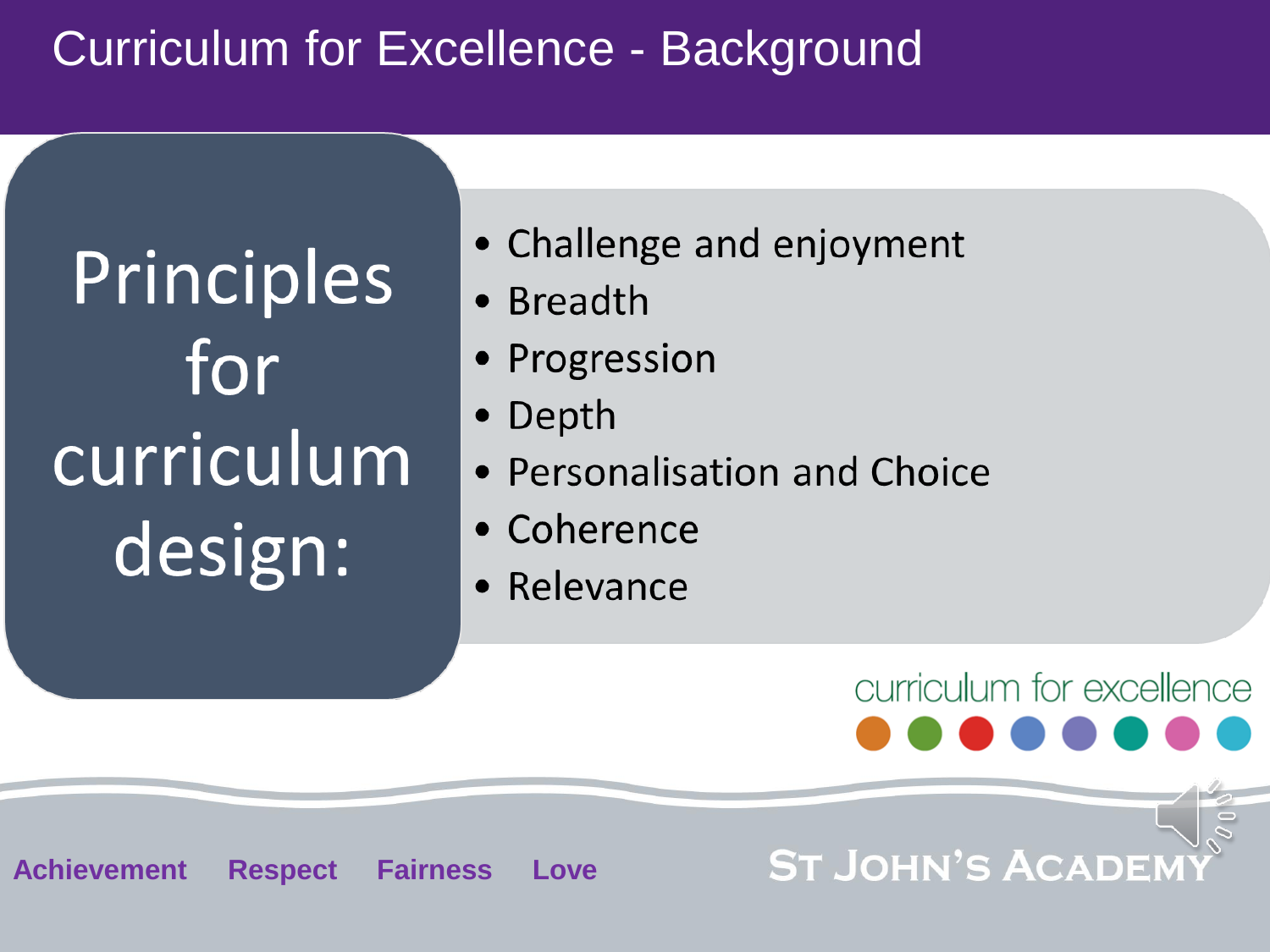# **Other key principles/entitlements :**

- A broad general education to the end of S3
- Opportunities for developing skills for learning, life and work
- Opportunities to move into positive and sustained destinations beyond school

**Achievement Respect Fairness Love**

curriculum for excellence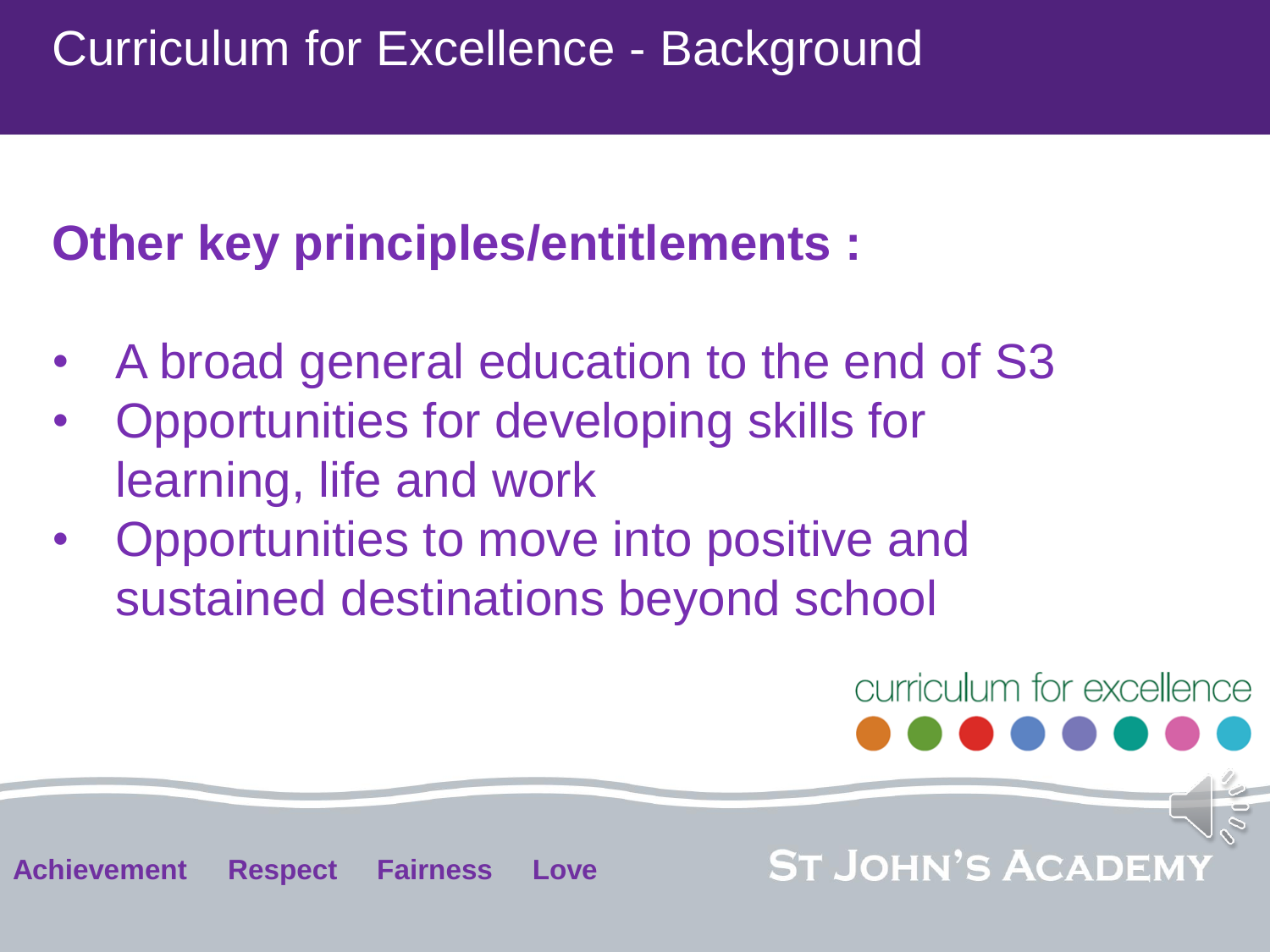## **S3 should focus on:**

- Completion of the entitlement to a BGE across all curriculum areas
- Specialise and extend their learning where possible into fourth level Experiences and Outcomes and beyond
- Experience learning and make progress which paves the way to success and provides a strong and robust preparation for attainment and achievement in the Senior Phase.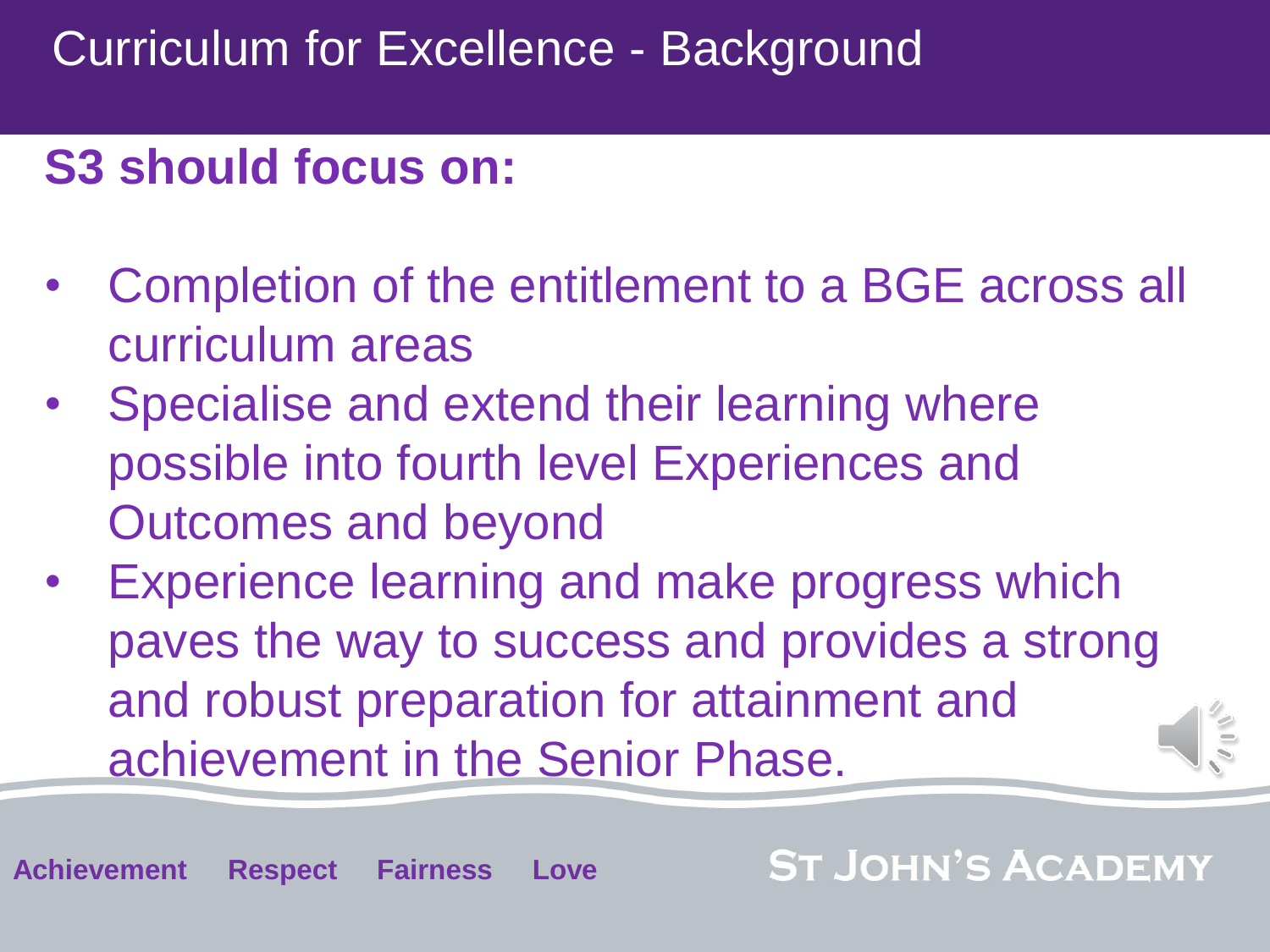# Preparing to make choices – info to pupils

#### **What pupils should consider when making choices**

### **CHOOSE FOR THE RIGHT REASONS**

- Progression from subjects they have already studied
- Planned positive destination
- Good range of subjects
- **Challenge**
- **Enjoyment**
- Recommendations and views of class teachers, PTs, Parents and carers.

#### **DO NOT**

- Pick for the sake of it
- Choose based on friendship groups or teachers
- Have expectations that it will be easy/difficult

 $\rightarrow$ MAKE  $\rightarrow$ **CHOICES** 

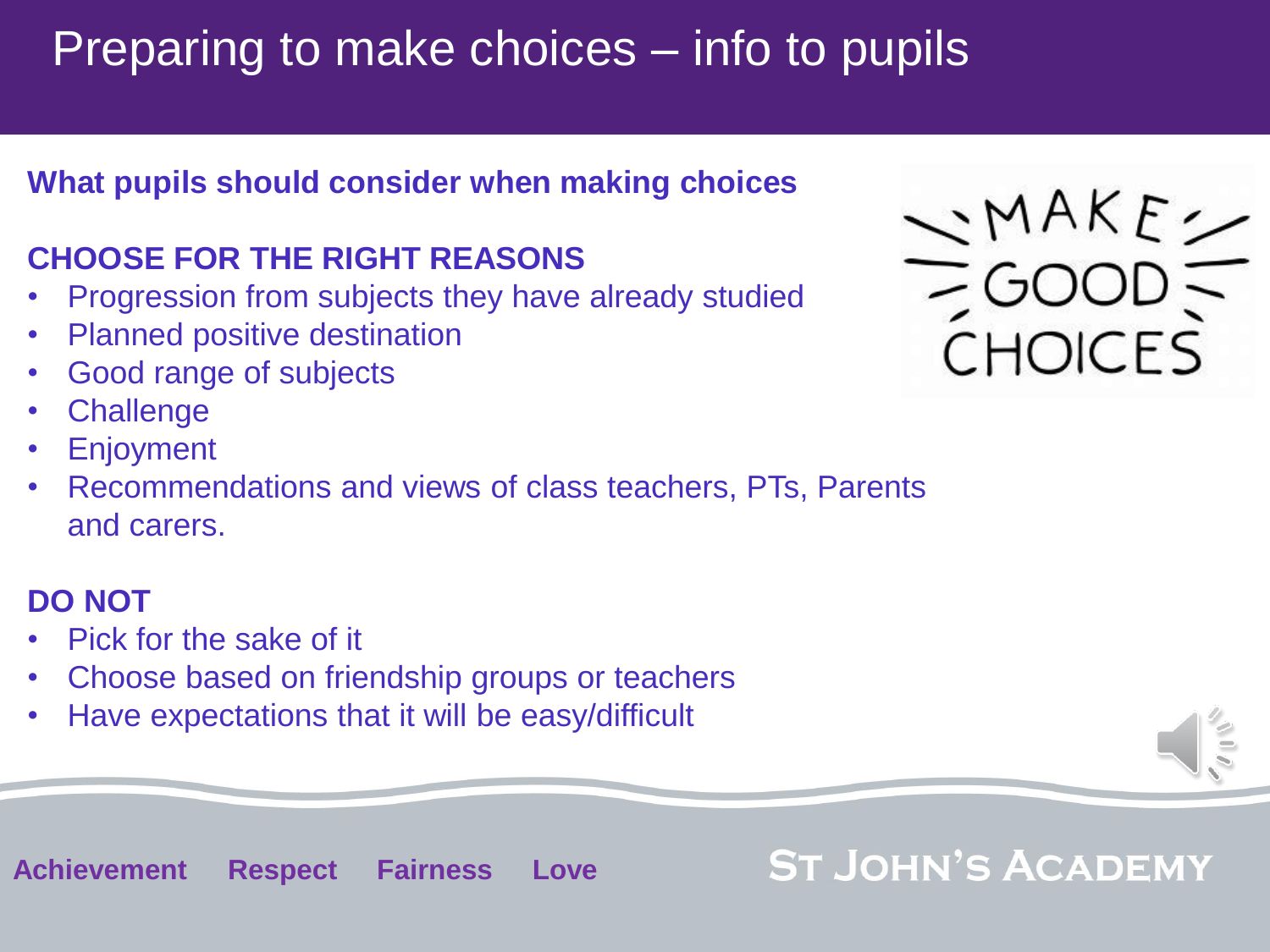## Important decisions

#### **Informed and appropriate choice**

Courses studied in S3 will continue the BGE, but also prepare our pupils for National Qualifications which they will complete in S4.

- Consider possible future destinations/career plan
- Keep a balance of areas of study
- Realise the importance of a language in today's society
- Remember their choice will lead into their S4 choices (where they will continue with seven subjects)

### **Prompt questions…**

- What subjects does your child enjoy?
- What are they good at… In school? Out of school?
- What are they best suited to?
- Do they have any post-school ideas?
- Encourage them to find out about courses, jobs and qualifications

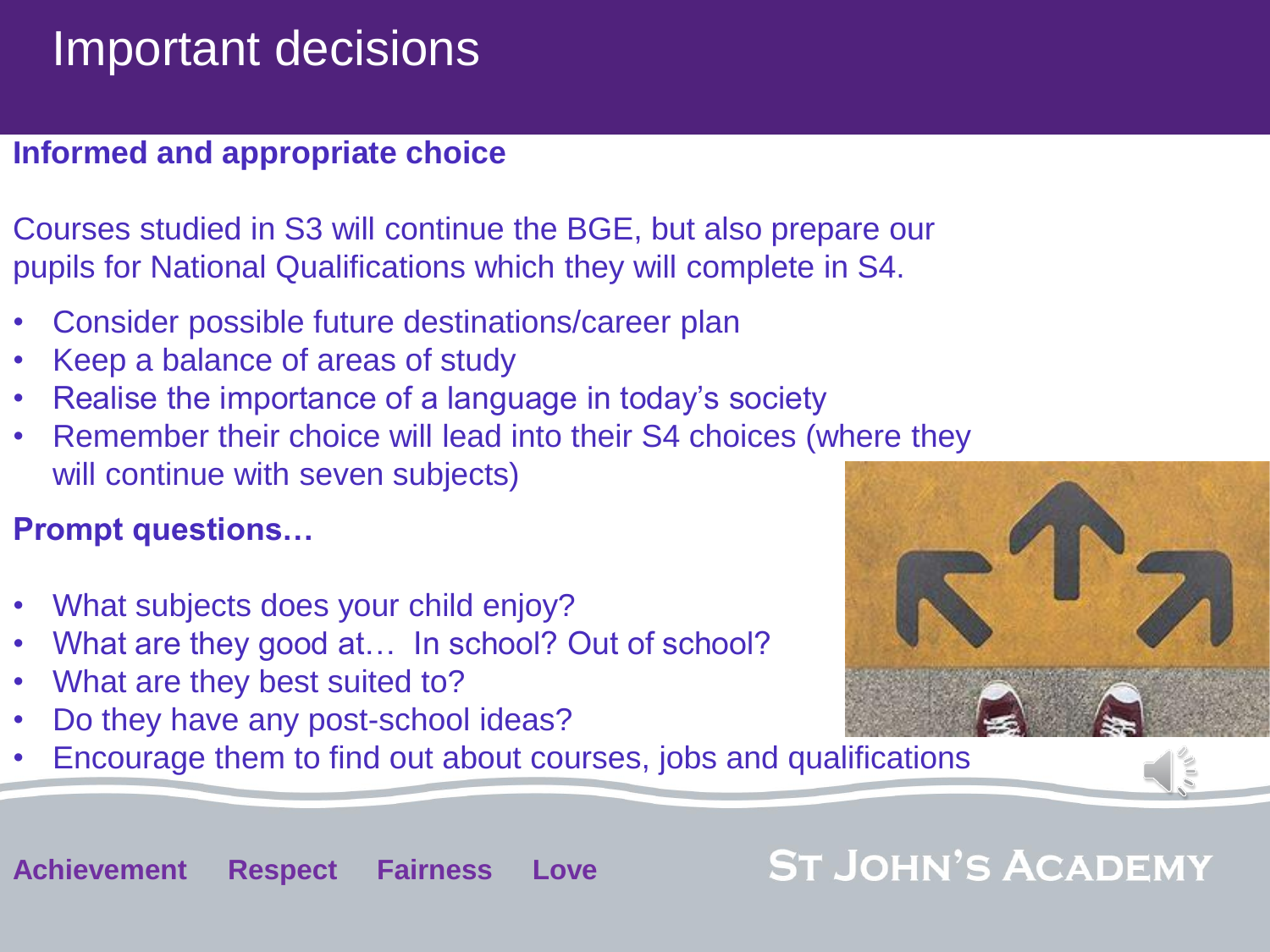# Preparing to make choices

### **Pupils have help to make the right choices:**

- Tracking Reports from teachers (issued in December)
- Ask for advice on their Curriculum Pathway from their Guidance Teacher and/or class teacher/ or PT
- Read through the Course Choice booklet information available on the school website at LINK



- Careers interviews All S2 pupils have been offered and appointment with our Skills Development Scotland Careers Adviser: [erni.hamilton@sds.co.uk](mailto:erni.hamilton@sds.co.uk)
- Research career plans and use My World of Work Choose My Subjects Advice. <https://www.myworldofwork.co.uk/>
- More information on careers can be found on the school website [here](https://www.st-johnsacademy.org.uk/wp-content/uploads/2022/01/202223-S2-to-S3-CAREERS-SDS-parent-presentation.pdf)
- College and university websites

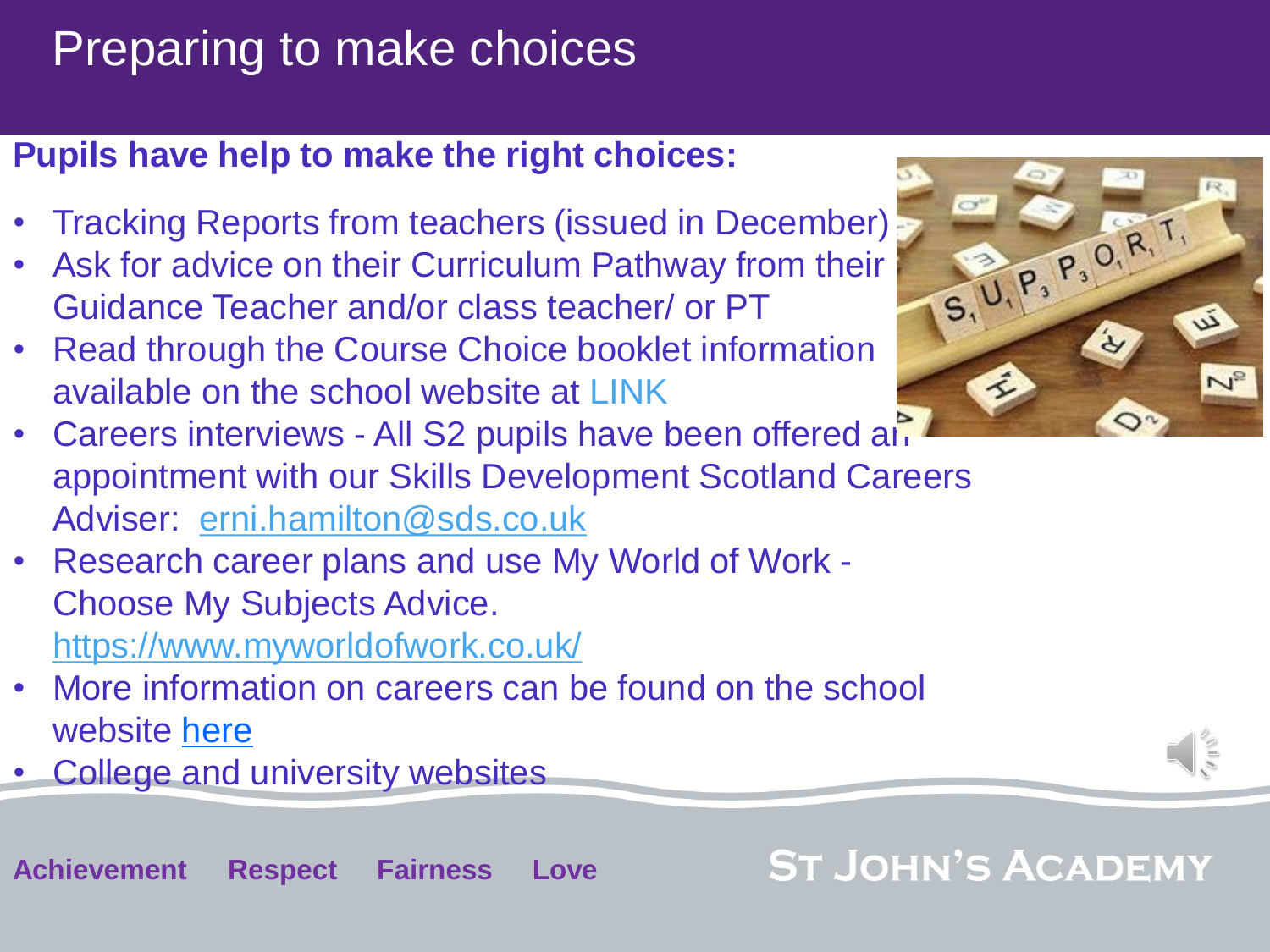## How do you make your choices?

• Pupils should take time to reflect on their choices by using the Course Descriptor information booklet available [here.](https://www.st-johnsacademy.org.uk/wp-content/uploads/2022/01/Combine.pdf)



**Pupils should also:**

**Look at the S2 into S3 Option Choice form that is on the website [here](https://www.st-johnsacademy.org.uk/wp-content/uploads/2022/01/S2-3-Course-Choice-2022.23-form.pdf)**

**Enter chosen choices in the online course choice form [here](https://docs.google.com/forms/d/e/1FAIpQLScCTCLah-jWnSsLgGmGe7D9FSBs3d1EYjrjiFm09Vp44Z0rWA/viewform)**



**Achievement Respect Fairness Love**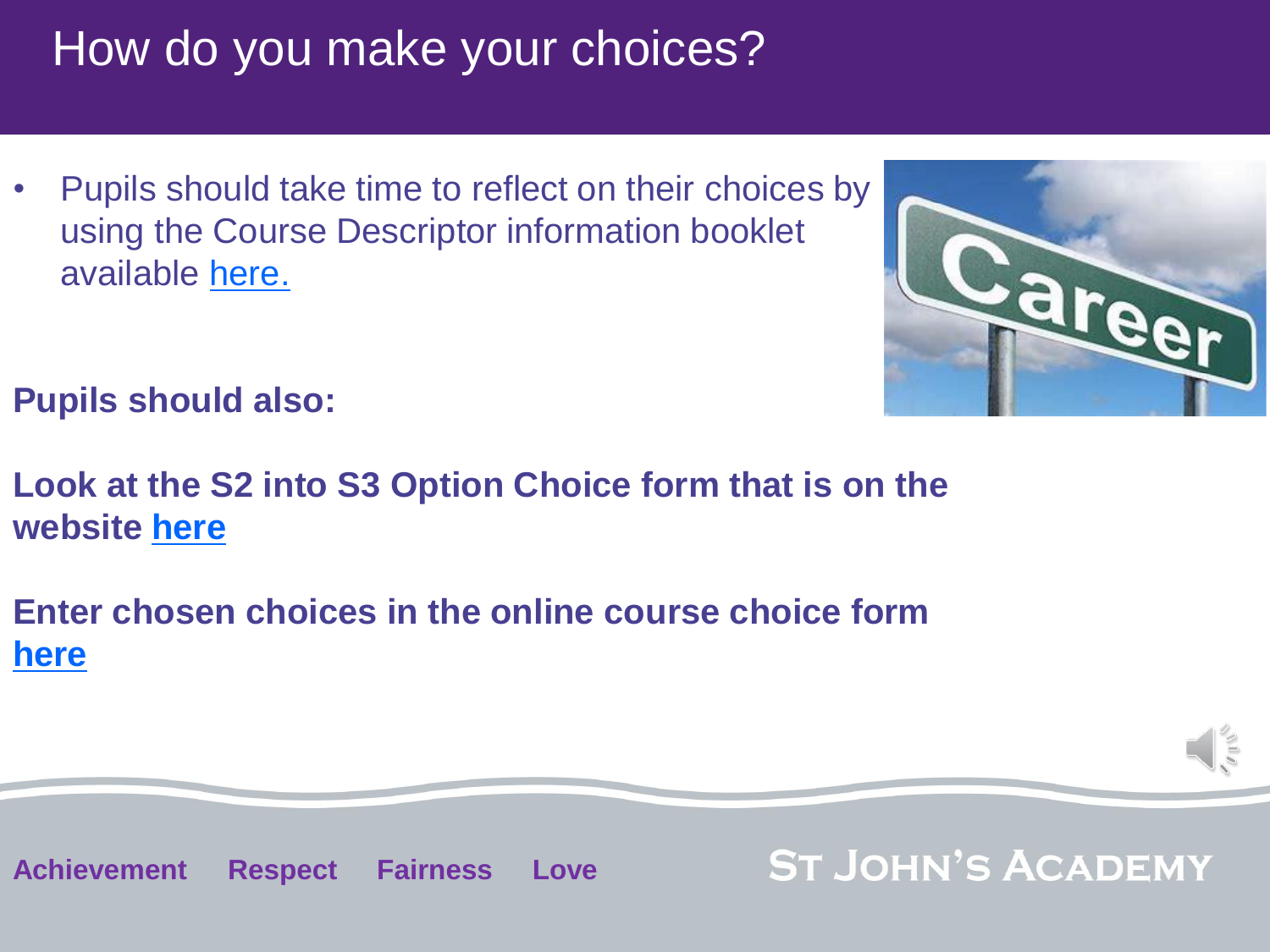## S4 Pathways

|                                        | A                                                                                                                                                             | в                                                                                                              | c                                                                                                      | D                                                                                                                                                                                     | E              | F                  | G                                                                                                                                                                                                                                                                                        |
|----------------------------------------|---------------------------------------------------------------------------------------------------------------------------------------------------------------|----------------------------------------------------------------------------------------------------------------|--------------------------------------------------------------------------------------------------------|---------------------------------------------------------------------------------------------------------------------------------------------------------------------------------------|----------------|--------------------|------------------------------------------------------------------------------------------------------------------------------------------------------------------------------------------------------------------------------------------------------------------------------------------|
| National 5<br>/ Level 5<br>(4 periods) | <b>Administration &amp; IT</b><br><b>Biology</b><br><b>Drama</b><br><b>Graphic Communication</b><br><b>Modern Studies</b><br><b>Physics</b>                   | <b>Art</b><br><b>Engineering Science</b><br>Geography<br><b>History</b><br><b>Music Perf</b><br><b>Spanish</b> | Chemistry<br>Computing<br>French<br><b>History</b><br><b>Modern Studies</b><br><b>Music Technology</b> | Art<br><b>Biology</b><br><b>Business Mgt</b><br>Chemistry<br><b>Design &amp; Manufacturing</b><br><b>Health &amp; Food Tech</b><br><b>RMPS</b>                                        | <b>English</b> | <b>Mathematics</b> | <b>PE (NQ)</b><br><b>OR</b> choose<br>Core PE for 2 periods + 1 of the<br>following for 2 periods:<br><b>Nutrition and Health (REHIS)</b><br><b>Employability and Enterprise</b><br>DofE (Silver)<br><b>Mental Health &amp; Wellbeing Award</b><br>Modern Languages for Life and<br>Work |
| National 4/<br>Level 4<br>(4 periods)  | <b>Administration &amp; IT</b><br><b>Biology</b><br><b>Drama</b><br><b>Graphic Communication</b><br><b>Modern Studies</b><br><b>Physics</b><br><b>Science</b> | Art<br><b>Engineering Science</b><br>Geography<br><b>History</b><br><b>Music Perf</b><br><b>Spanish</b>        | Chemistry<br>Computing<br>French<br><b>History</b><br><b>Modern Studies</b><br><b>Music Technology</b> | Art<br><b>Biology</b><br><b>Business Mgt</b><br>Chemistry<br>Design & Manufacturing<br><b>Health &amp; Food Tech</b><br><b>RMPS</b>                                                   | <b>English</b> | <b>Mathematics</b> | <b>PE (NQ)</b><br><b>OR</b> choose<br>Core PE for 2 periods+ 1 of the<br>following for 2 periods:<br><b>Nutrition and Health (REHIS)</b><br><b>Employability and Enterprise</b><br>DofE (Silver)<br><b>Mental Health &amp; Wellbeing Award</b><br>Modern Languages for Life and<br>Work  |
| National 3 /<br>Level 3<br>(4 periods) | <b>Administration &amp; IT</b><br><b>Drama</b><br><b>Graphic Communication</b><br>(Design & Technology)<br><b>Modern Studies</b><br><b>Science</b>            | Art.<br>Geography<br><b>History</b><br><b>Music Perf</b><br><b>Spanish</b>                                     | Computing<br>French<br><b>Modern Studies</b><br><b>Music Technology</b>                                | Art<br><b>Business Mgt</b><br><b>Design &amp; Manufacturing</b><br>(Design & Technology)<br><b>Health &amp; Food Tech</b><br><b>RMPS</b>                                              | <b>English</b> | <b>Mathematics</b> | PE (NQ)<br>OR choose<br>Core PE for 2 periods +1 of the<br>following for 2 periods:<br><b>Nutrition and Health (REHIS)</b><br><b>Employability and</b><br><b>Enterprise</b><br>DofE (Silver)<br>Mental Health & Wellbeing Award<br>Modern Languages for Life and<br><b>Work</b>          |
| Skills for<br>Work *                   | Metalwork (levels 3-5)                                                                                                                                        | Woodwork (levels 3-5)<br><b>Early Learning and</b><br>Childcare (level 4 only)                                 | <b>Sport &amp; Recreation</b><br>$(levels 3-5)$<br><b>Practical</b><br>Cookery(levels 3-5)             | <b>Hairdressing Levels 3-4</b><br>(Perth College)<br><b>Construction Craft</b><br><b>Multiskills Level 4 (Perth</b><br>College)<br><b>NPA Horticulture Level 4</b><br>(Perth College) |                |                    |                                                                                                                                                                                                                                                                                          |

**Achievement Respect Fairness Love**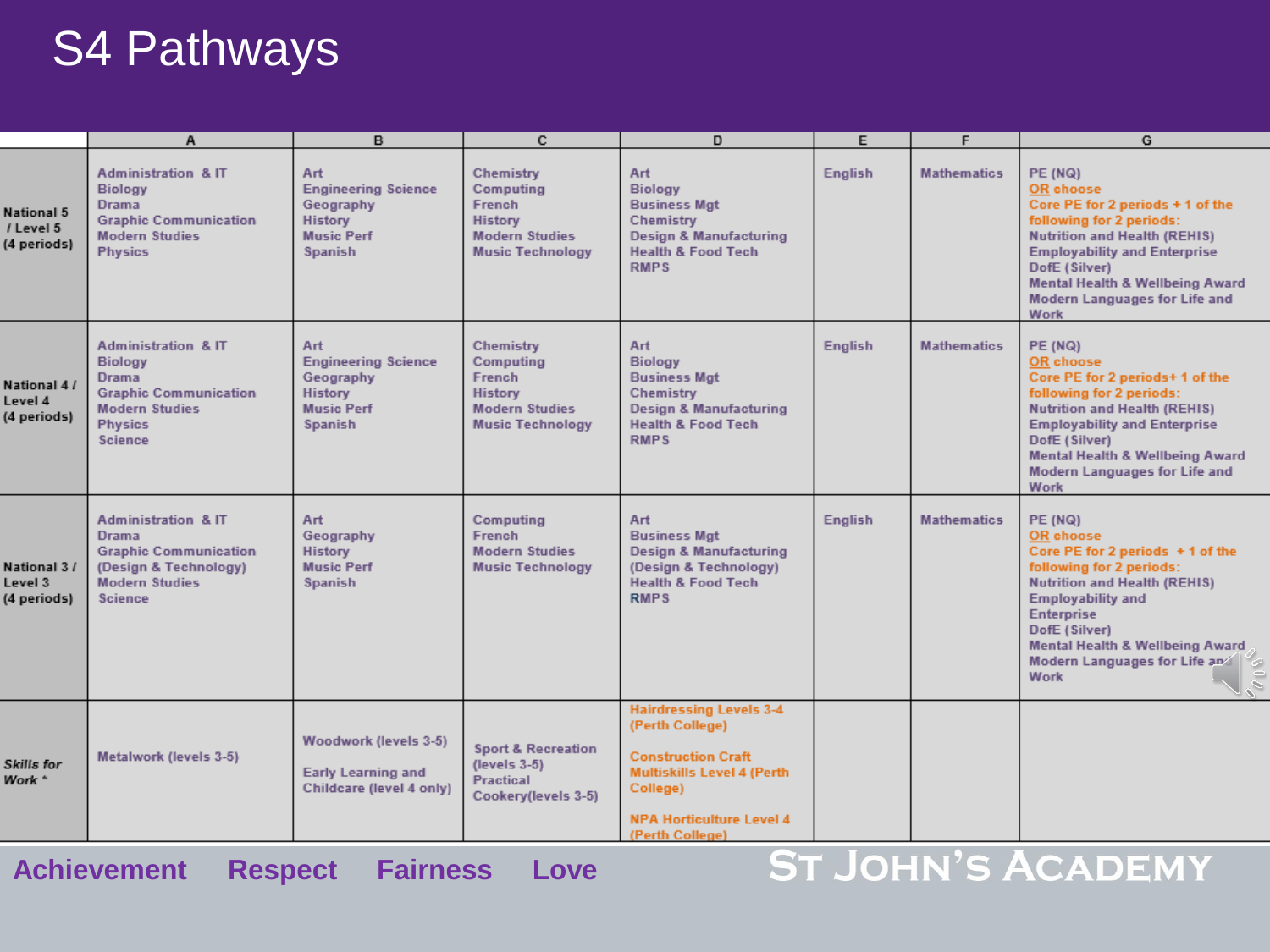## S3 Choices

- S2 Pupils select 8 subjects they wish to study in S3 (in addition to core subjects English, Maths, PE & RE); they will study these throughout the year from June onwards when they move into S3.
- From these they will then select which 6 or 7 subjects they wish to take forward into S4 at: Nat 3, Nat 4, or Nat 5 levels.
- Pupils also have the opportunity to choose a wider achievement option which is available in the final column.

| Technologies<br>(A)                                                                                                                            | Social<br>Subjects<br>(B)                                                         | Modern<br>Languages<br>(C) | Science<br>(D)                                    | <b>Expressive Arts</b><br>(E)                                            | Health &<br>Wellbeing<br>(F)                                                                                                 | Extra choices<br><b>Select 2 subjects</b><br>(G/H)                                                                                                                                                                                   | <b>Wider Achievement</b><br>(W)                                                                                                                                                                                                                                                                                                                                                                              |
|------------------------------------------------------------------------------------------------------------------------------------------------|-----------------------------------------------------------------------------------|----------------------------|---------------------------------------------------|--------------------------------------------------------------------------|------------------------------------------------------------------------------------------------------------------------------|--------------------------------------------------------------------------------------------------------------------------------------------------------------------------------------------------------------------------------------|--------------------------------------------------------------------------------------------------------------------------------------------------------------------------------------------------------------------------------------------------------------------------------------------------------------------------------------------------------------------------------------------------------------|
| <b>Administration &amp;</b><br>IT.<br>Computing<br>Science<br>Design &<br>Manufacturing<br>Graphic<br>Communication<br><b>Music Technology</b> | <b>Business</b><br>Management<br>Geography<br>History<br>Modern<br><b>Studies</b> | French<br>Spanish          | Biology<br>Chemistry<br><b>Physics</b><br>Science | Art & Design<br>Drama<br>Graphic<br>Communication<br>Music<br>Performing | Health &<br>Food<br>Technology<br>Physical<br>Education<br>Religious,<br><b>Moral</b> and<br>Philosophical<br><b>Studies</b> | Art & Design<br><b>Biology</b><br>Chemistry<br>French<br>History<br><b>Modern Studies</b><br><b>Music Technology</b><br><b>Physical Education</b><br>Early Learning & Childcare<br><b>Practical Cookery</b><br>Metalwork<br>Woodwork | Please select one Wider Achievement<br>option. The course will lead to a<br>nationally recognised qualification.<br><b>Cyber Security</b><br>Creative Aesthetics (Gymnastics, Dance,<br>Trampolining)<br><b>Engineering Science</b><br>Hairdressing (max 12)<br>Photography<br><b>Sport &amp; Recreation</b><br><b>Fashion Textiles</b><br>Theatre and Stage Production skills<br>Duke of Edinburgh (Bronze) |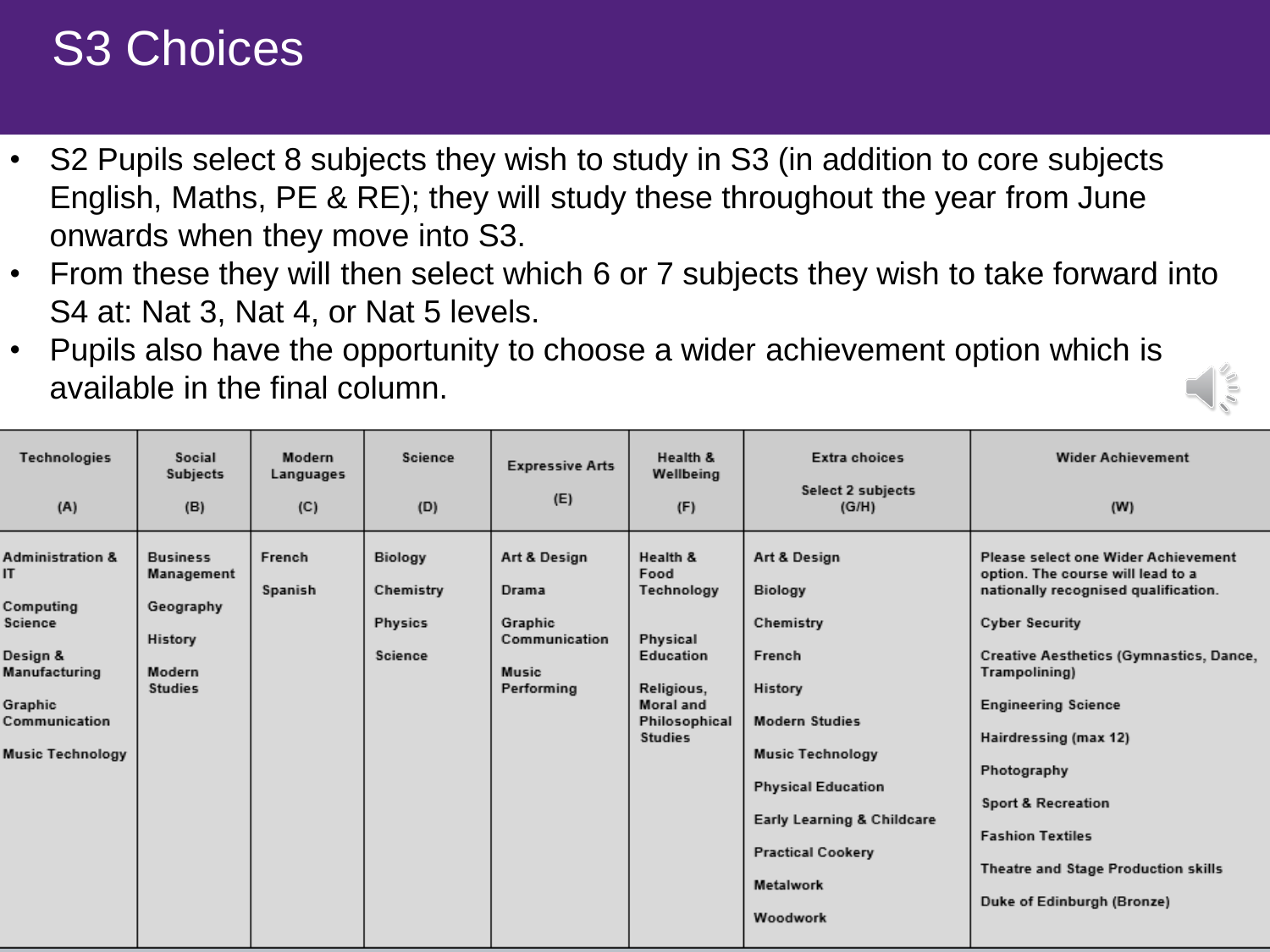## Online Course Choice

#### S2 into S3 Option Choice 2022/23

Before you select your S3 courses, please consider carefully what your course choice would be in S4. Pupils in S4 cannot take subjects they have not studied previously in S3.

FOR FACH COLUMN CHOOSE ONE SUBJECT AS YOUR FIRST CHOICE AND ONE SUBJECT AS YOUR ALTERNATIVE CHOICE.

In addition to these subject choices all pupils will take English, Maths, Religious Education (core) & Physical Education (core)

Please note that these are provisional choices to be confirmed in a pupil interview with Guidance and subject to change based on teacher recommendations.

Sign in to Google to save your progress. Learn more

\*Required

**FULL NAME\*** 

Your answer

WHAT TUTOR GROUP ARE YOU IN? \*

Your answer

- After reflecting on courses, pupils must enter their chosen subjects into the Online Course Choice Form by Wednesday 26 January 2022.
- They will need to go to the online S2 into S3 Option Choice form to enter your choices: [https://forms.gle/jqQspkSSED3Gg](https://forms.gle/jqQspkSSED3GgPh78) Ph78
- Parents and carers will be able to support pupils with their online choices at home.



**Achievement Respect Fairness Love**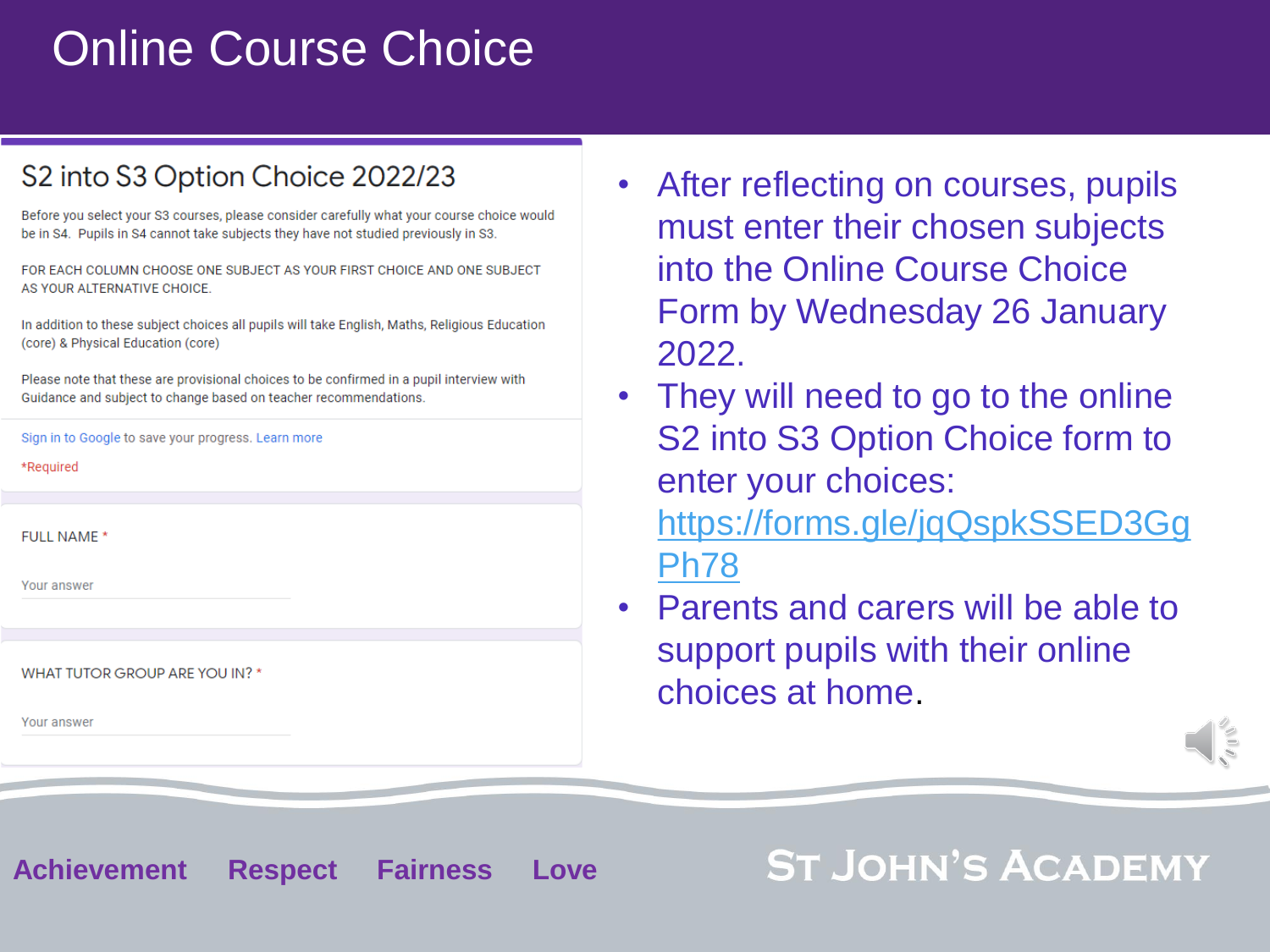## No Guarantees



**Achievement Respect Fairness Love**

- Please note that we will make every effort to provide pupil choices but this cannot be guaranteed.
- Some courses will only run if there is sufficient staffing and pupil uptake.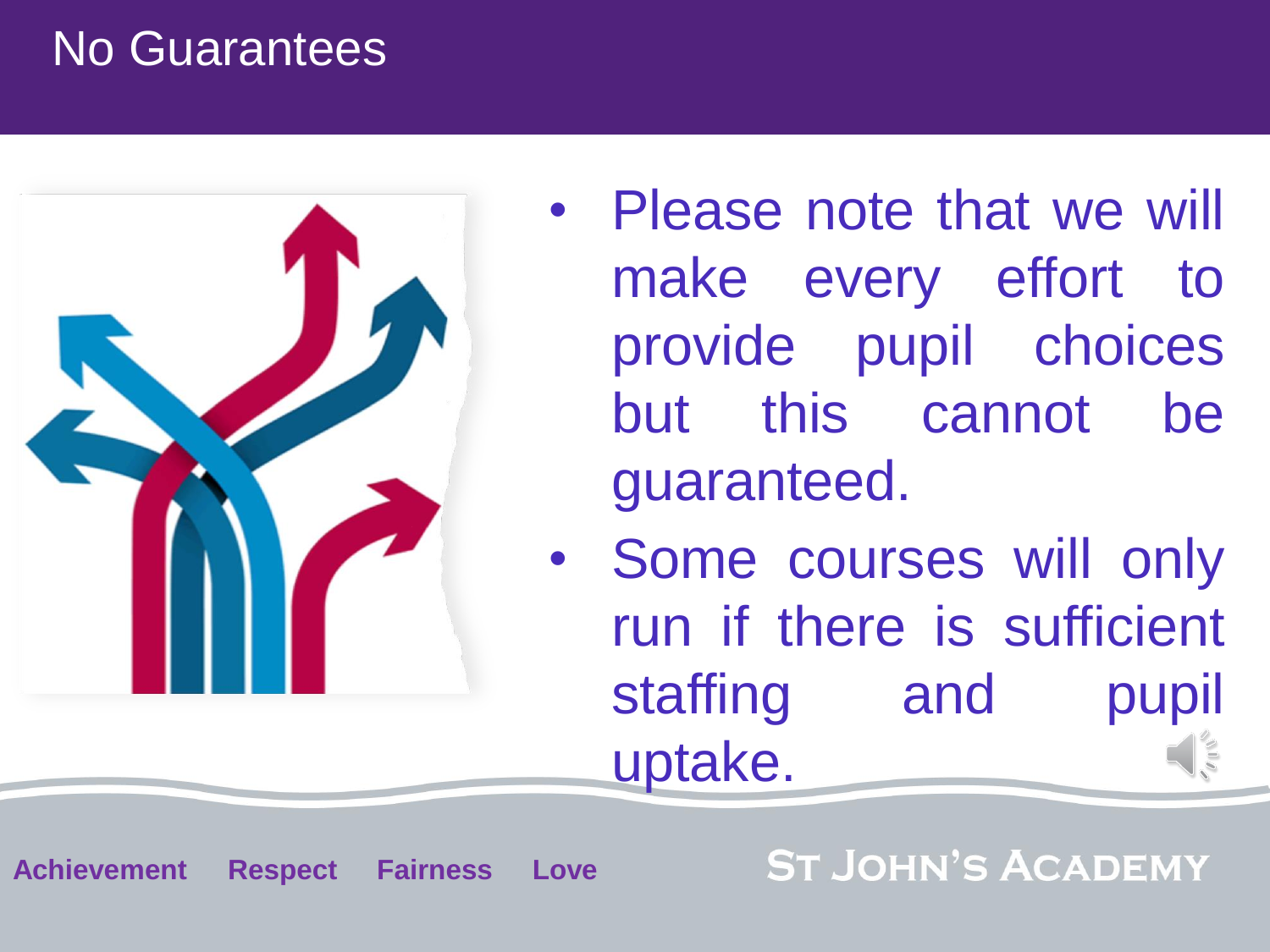# Reporting Update



## **Step 1**

- Prior to pupils making initial Couse Choices online
- Research potential career pathways e.g university/ college course, entry requirements, employment options, apprenticeships etc…
- Read the S2 Course Choice Booklet
- Discuss at home





### **Step 2**

Complete online S2 into S3 Option Choice form by **Wednesday 26 January 2022**

Select options from the columns provided.

### **Step 3**

Interview with Guidance Teacher (if required) to discuss choices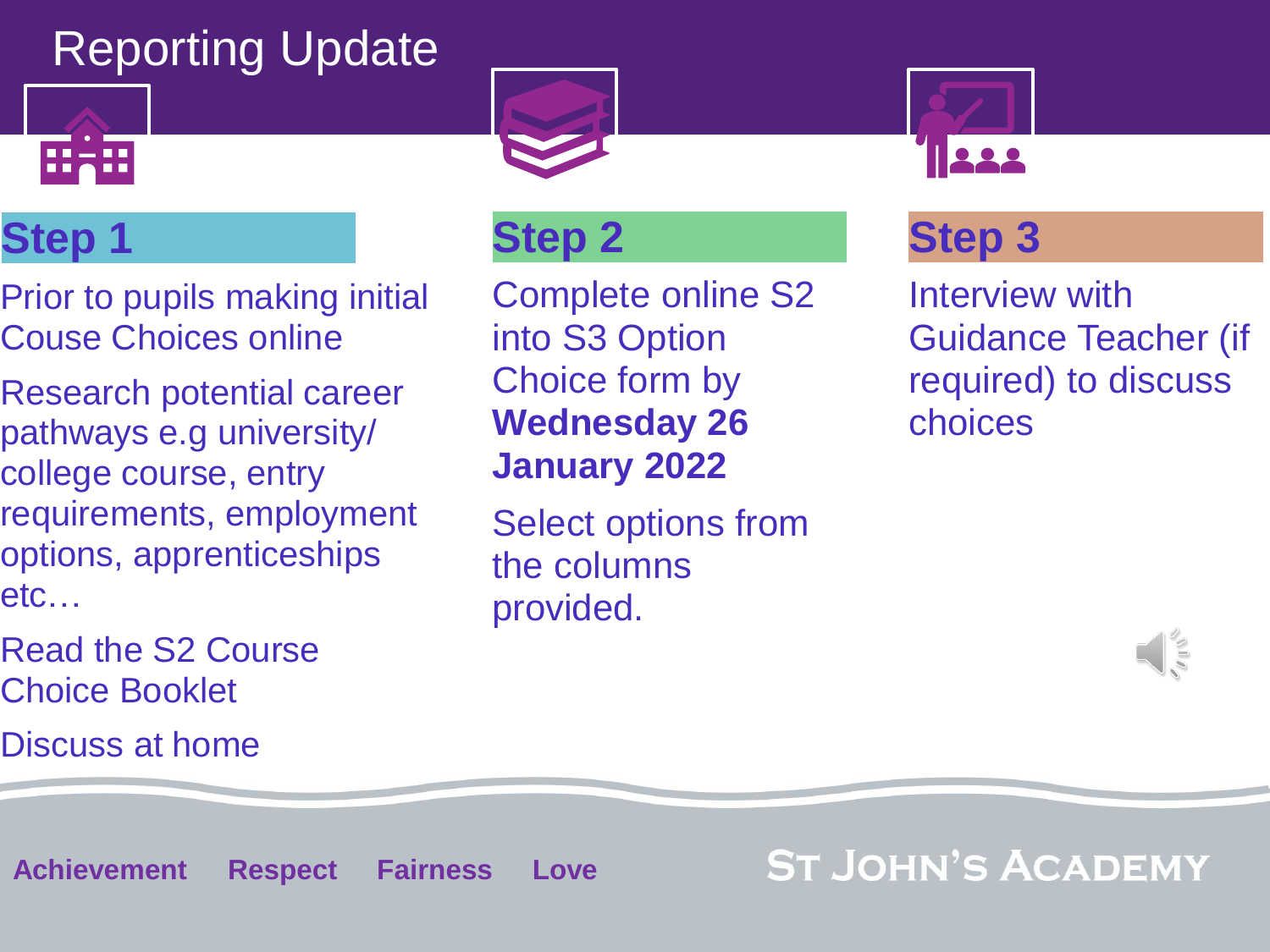# Timeline of S2 Course Choice

| Week beginning 17 January 2022 | S2 course choice information sent home via<br>Groupcall and made available on school website                                      |
|--------------------------------|-----------------------------------------------------------------------------------------------------------------------------------|
| Thursday 20 January 2022       | S <sub>2</sub> Parent Evening takes place.<br>S <sub>2</sub> to S <sub>3</sub> Course Choices link sent home.                     |
| Wednesday 26 January 2022      | All online initial course choices to be completed in<br>preparation for course choice interviews with<br><b>Guidance Teachers</b> |
| Thursday 27 January 2022       | Course choice interviews with Guidance Teachers<br><b>start</b>                                                                   |

**Achievement Respect Fairness Love**

**ST JOHN'S ACADEMY** 

 $\sqrt{5}$